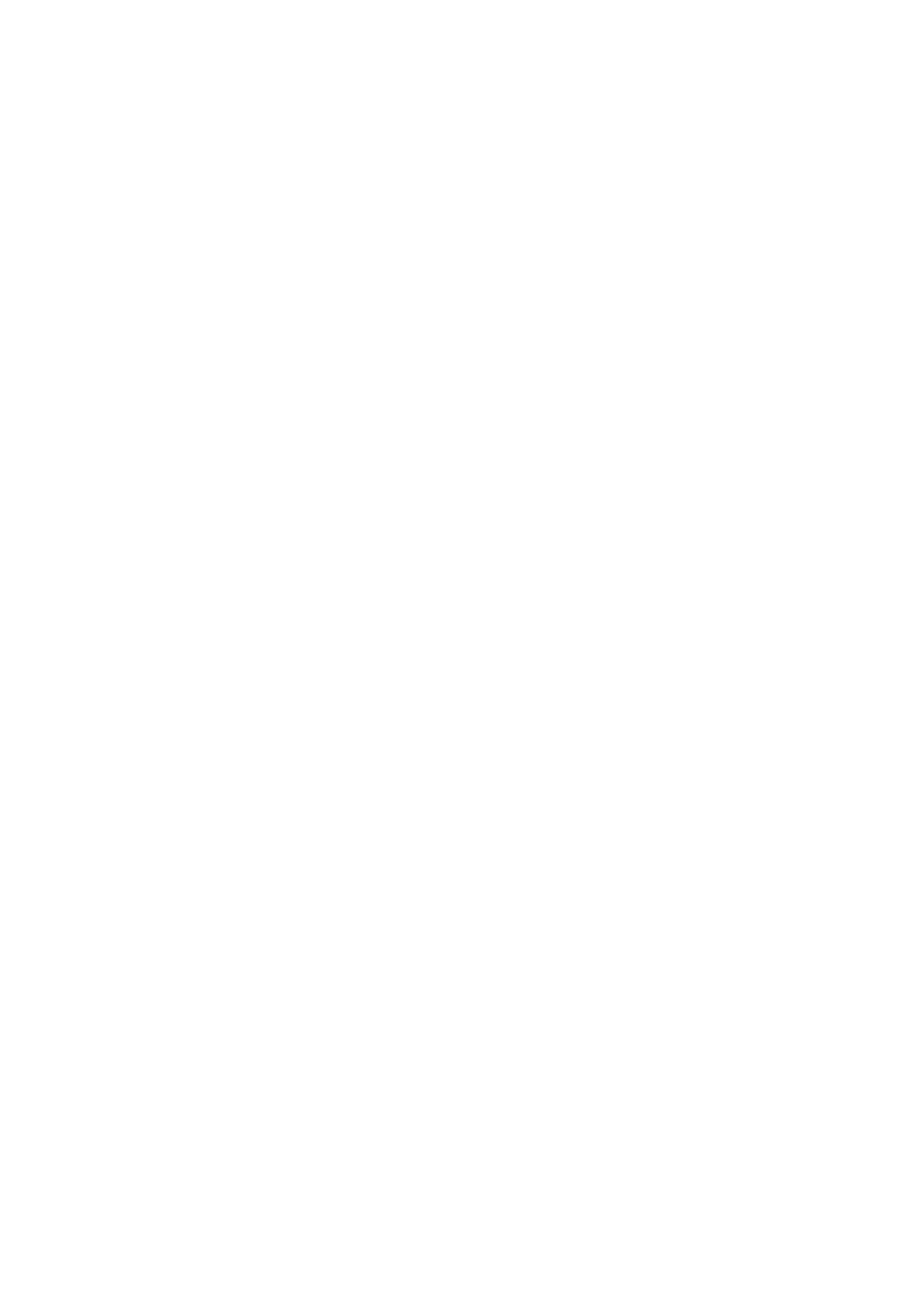### **Table of Contents**

January 2022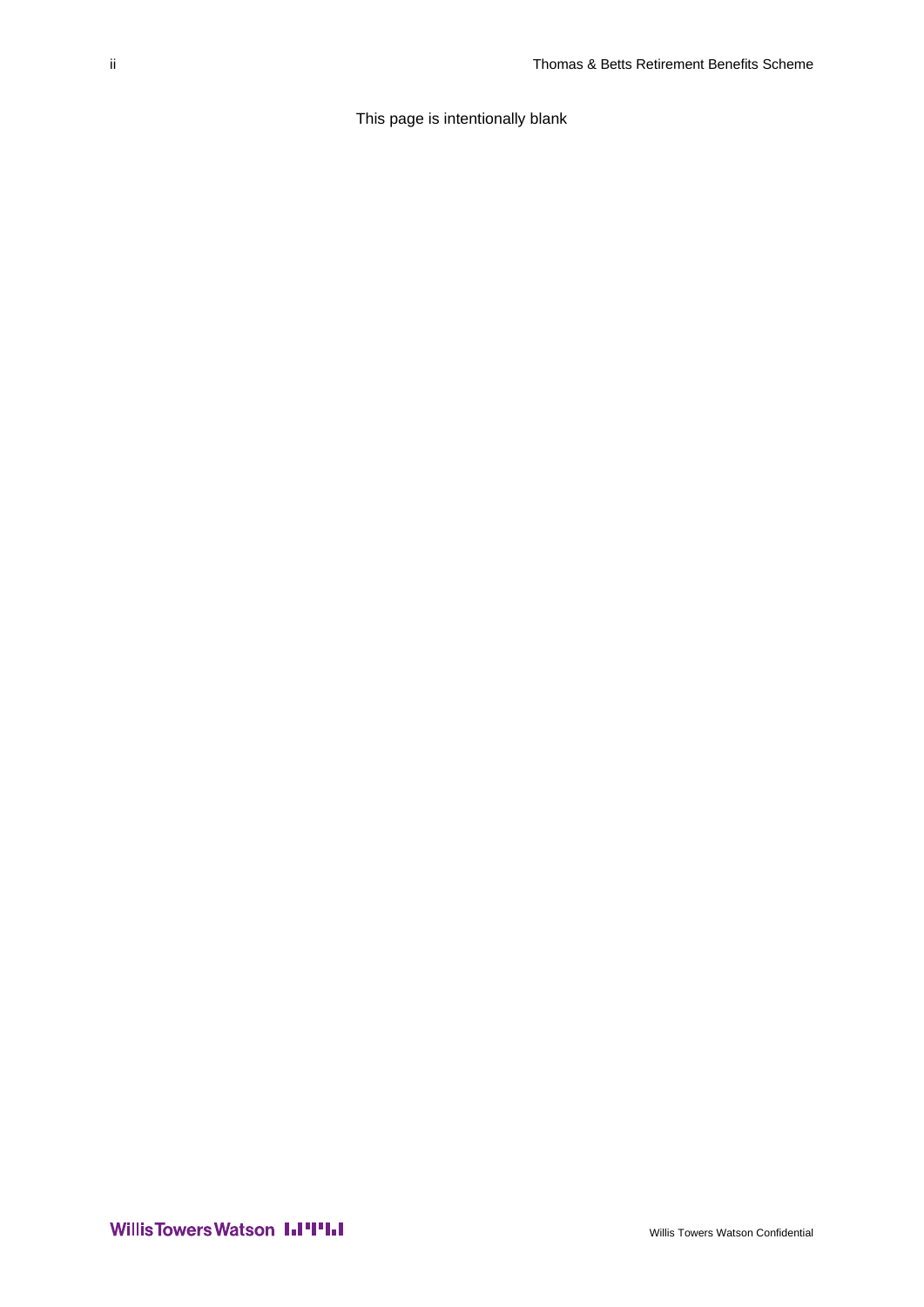### Section 1: Introduction

#### **Pensions Act 1995**

- 1.1 Under Section 35 of the Pensions Act 1995, as subsequently amended by the Pensions Act 2004, trustees are required to prepare a statement of the principles governing investment decisions. This document contains that statement and describes the investment policy pursued by the Trustees of the Thomas & Betts Retirement Benefits Scheme (the Scheme).
- 1.2 Before preparing this document, the Trustees have consulted ABB Installation Products Limited (the employer) and the Trustees will consult the employer before revising this document in future. However, the ultimate power and responsibility for deciding investment policy lies solely with the Trustees.
- 1.3 Before preparing this document, the Trustees have sought advice from the Scheme's investment consultants, the Scheme Actuary and investment managers. The written advice received from the investment consultant considers the issues set out in the Occupational Pension Schemes (Investment) Regulations 2005 and the principles contained in this statement.
- 1.4 It is the Trustees' policy to review this document, in consultation with the investment consultant and Scheme Actuary, triennially and immediately after any significant change in investment policy, or where the Trustees consider a review is needed for other reasons.
- 1.5 Before preparing this document, the Trustees have had regard to the requirements of the Pensions Acts concerning diversification and suitability of investments and the Trustees will consider those requirements on any review of this document or any change in their investment policy. The Trustees will refer to this document where necessary to ensure that they exercise their powers of investment so as to give effect to the principles set out in it as far as reasonable.
- 1.6 When choosing investments, the Trustees and the investment managers (to the extent delegated) are required to regard the criteria for investment set out in the Occupational Pension Schemes (Investment) Regulations 2005 and the principles contained in this statement.
- 1.7 A copy of this document is made available to the members of the Scheme.

#### **Scheme Details**

- 1.8 The Scheme operates for the exclusive purpose of providing retirement benefits and death benefits to eligible participants and beneficiaries.
- 1.9 Members of the Scheme were contracted-out of the State Second Pension under the Pensions Schemes Act 1993. Following a period of consultation with the members, all active members opted out of the Scheme and became deferred pensioners from 1 January 2012.
- 1.10 The Scheme is registered with HM Revenue and Customs.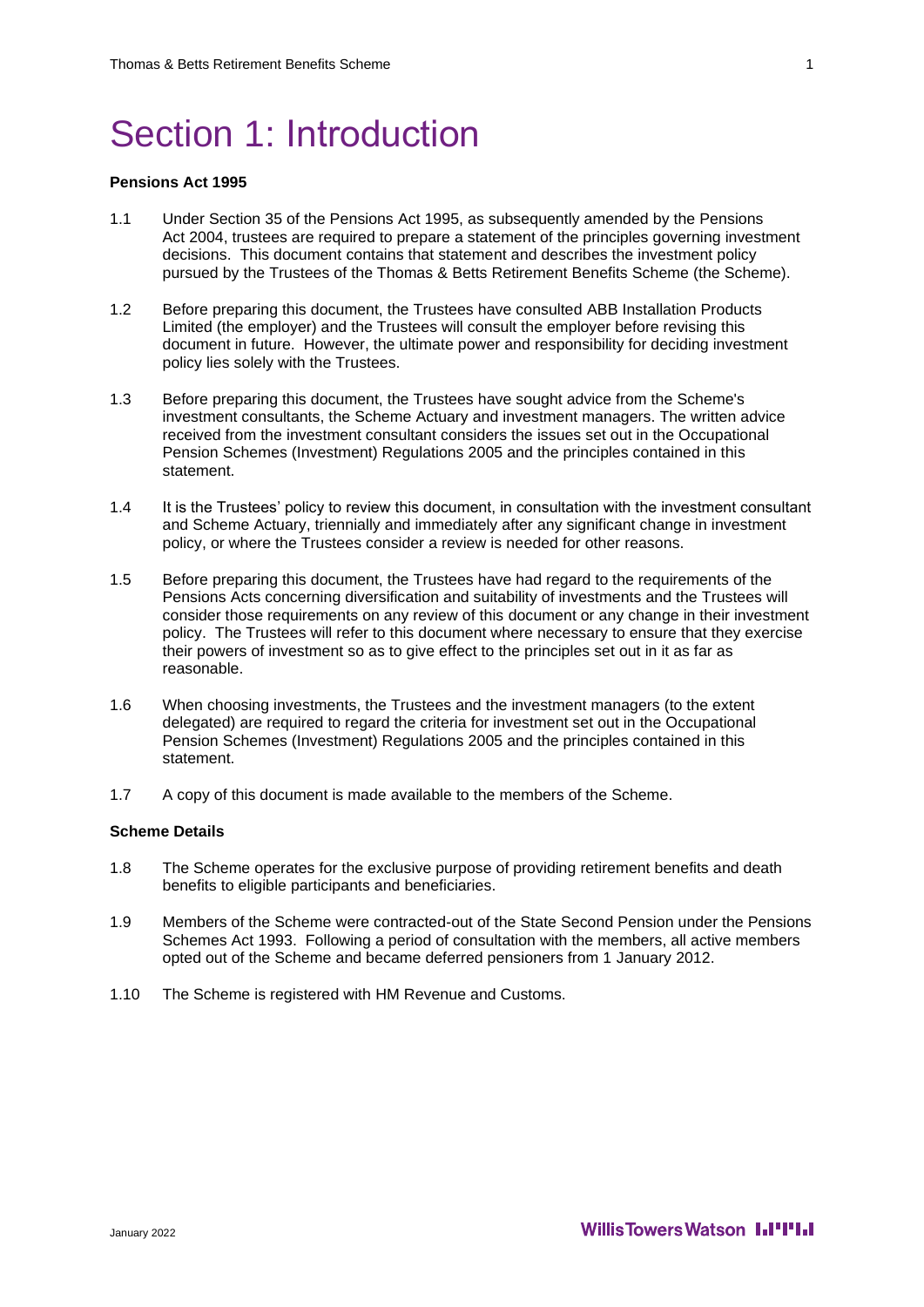1.11 Administration of the Scheme is managed by the Trustees, who are responsible for the investment of the Scheme's assets.

#### **Financial Services and Markets Act 2000**

1.12 In accordance with the Financial Services and Markets Act 2000, the Trustees will set general investment policy, but will delegate the responsibility for selection of specific investments to an appointed investment manager or managers, which may include an insurance company or companies. The investment managers shall provide the skill and expertise necessary to manage the investments of the Scheme competently. The Trustees invest through a number of pooled funds managed by insurance companies (the Legal & General contract and the contracts for members' AVCs).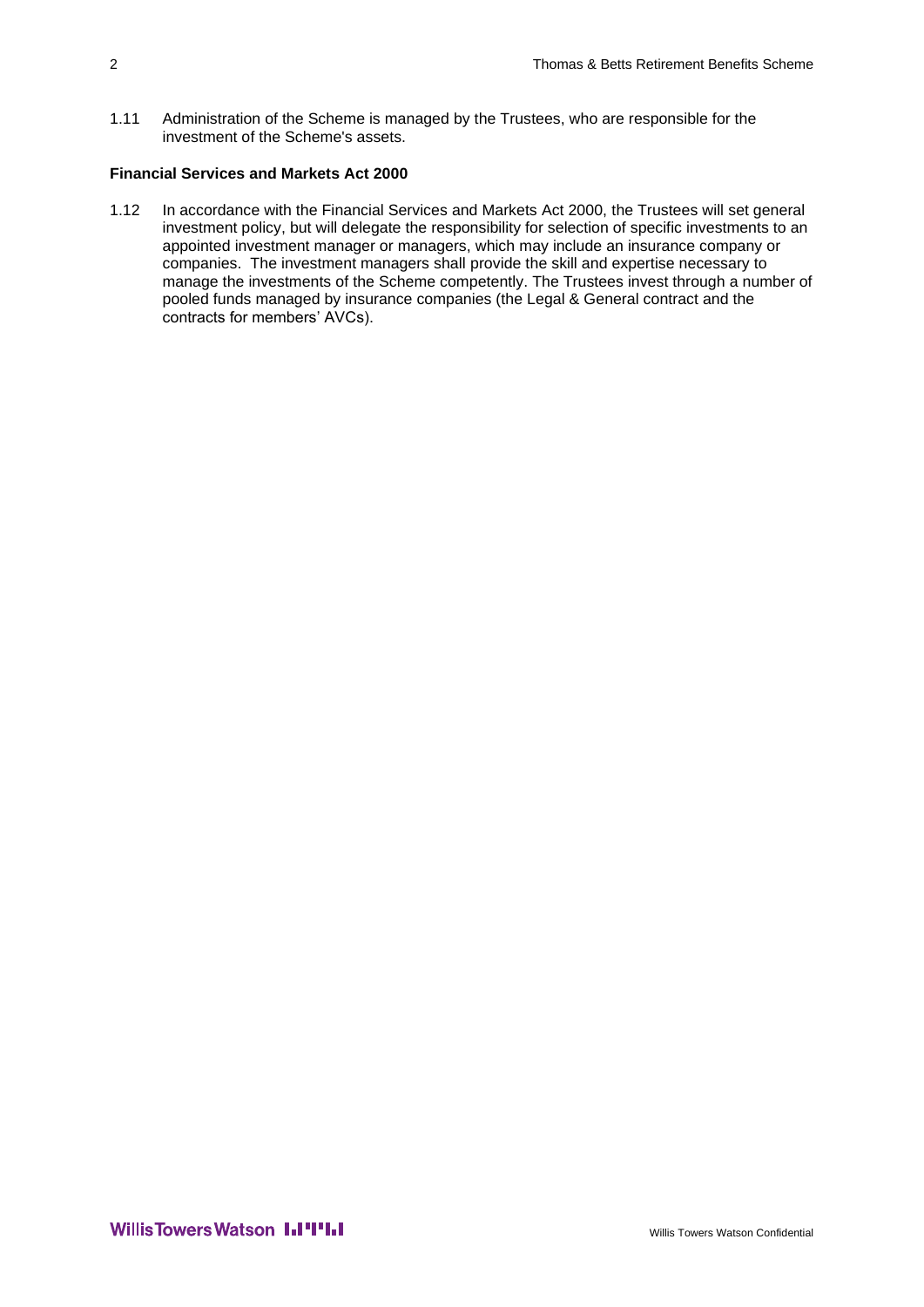### Section 2: Division of Responsibilities

2.1 The Trustees have ultimate responsibility for decision-making on investment matters. In order to ensure that such decisions are taken effectively, the Trustees use other bodies either through direct delegation or in an advisory capacity.

#### **The Trustees' investment responsibilities include:**

- Reviewing from time to time and at least every three years the content of this Statement of Investment Principles (SIP) and modifying it, if deemed appropriate, in consultation with the employer and with written advice from the investment consultant and the Scheme Actuary
- Reviewing the suitability of the investment policy following the results of each actuarial review, and/or asset/liability study, in consultation with the investment consultant and Scheme Actuary
- Assessing the quality of the performance and processes of the investment managers by means of regular, but no less than annual, reviews of the investment results and other information in consultation with the investment consultant and the Scheme Actuary
- Strategically allocating the assets and the cash flow of the fund between investment mandates and making periodic adjustments to the portfolio allocations
- Consulting with the employer when reviewing investment policy issues and before amending this SIP
- Appointing (and dismissing) investment managers
- Monitoring compliance with this SIP on an ongoing basis
- In addition to the considerations articulated within this SIP, the Trustees will formulate a forward-looking business plan that provides greater detail on the processes and structure in place governing the Scheme's investments.
- 2.2 Decisions affecting the Scheme's investment strategy should be taken with appropriate advice from the Scheme Actuary and investment consultants and the Trustees' other advisers.The Trustees consider that there is no need for a separate investment sub-committee to be formed, and that they, with input from the advisers, have the skills, resources and information to take the necessary decisions.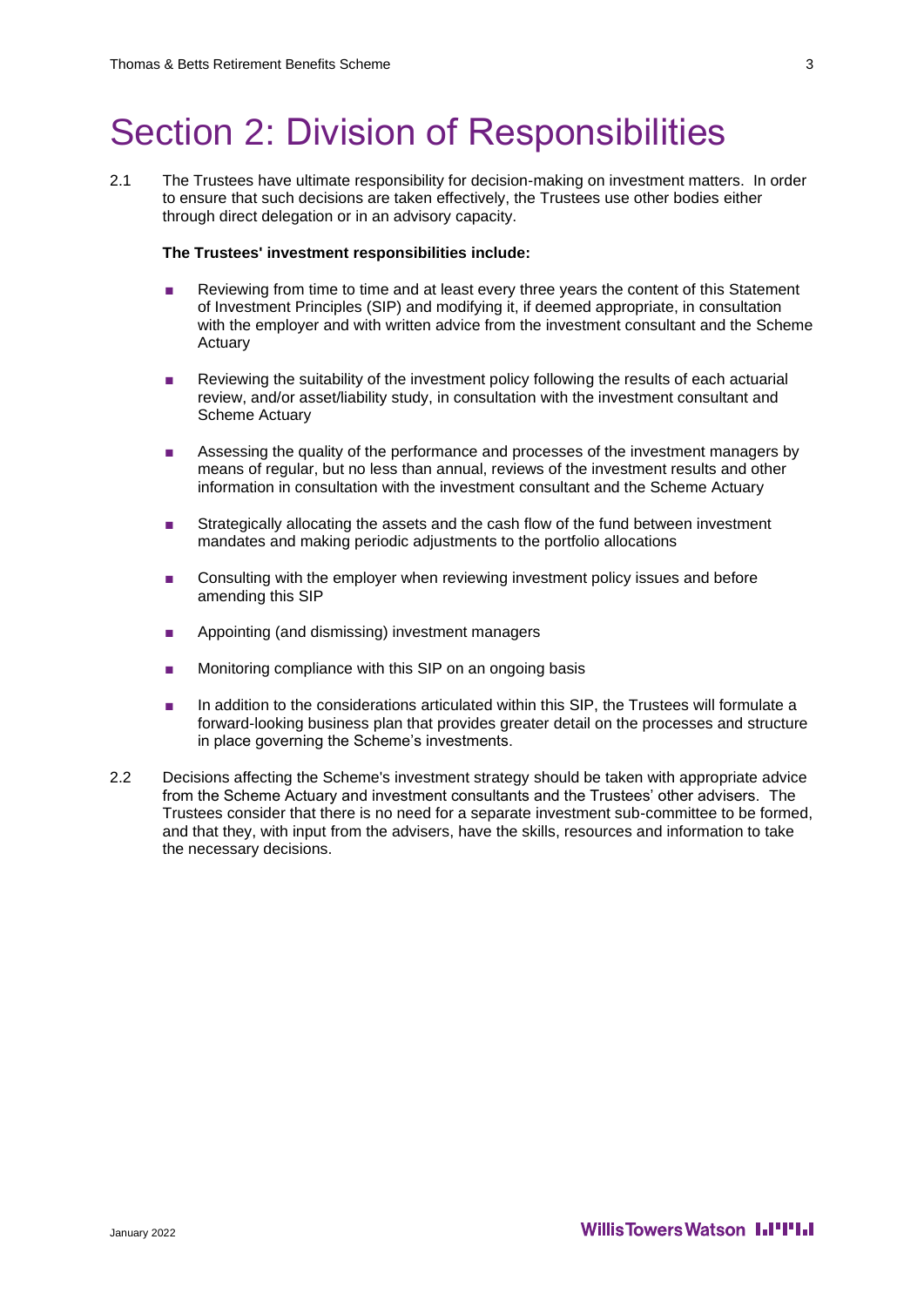2.3 Only persons or organisations with the necessary skills, information and resources should be actively involved in taking investment decisions affecting the Scheme. The Trustees of the Scheme, where necessary, employ the skills and expertise of external advisers including the investment managers, investment consultant and Scheme Actuary. Their respective responsibilities are as follows:

#### **Investment manager**

- 2.4 The investment manager will be responsible for:
	- Tracking the relevant benchmark returns within an appropriate tracking error
	- Within any guidelines given by the Trustees, implementing changes in the asset mix and selecting securities within each asset class
	- Informing the Trustees of any changes in the internal performance objectives and guidelines of any pooled fund used by the Scheme as and when they occur
	- Having regard to the need for diversification of investments so far as appropriate and to the suitability of investments
	- Giving effect to the principles contained in the SIP as far as reasonably practicable
	- Providing the Trustees with quarterly statements of the assets together with a quarterly report on actions and future intentions, and any changes to the processes applied to the portfolio
	- The independent safekeeping of the assets and appropriate administration (including income collection and corporate actions) within any pooled funds used by the Scheme.

#### **Custodian**

- 2.5 The Custodian's responsibilities include:
	- Undertaking all appropriate administration relating to the Scheme's assets
	- Processing dividends and tax reclaims in a timely manner
	- Dealing with corporate actions
	- The safe keeping of the Scheme's assets.

#### **Investment consultant**

- 2.6 The investment consultant will be responsible for:
	- Participating with the Trustees in reviews of this SIP in consultation with the Scheme Actuary
	- Undertaking project work as required including reviews of investment policy and investment managers
	- Advising on the selection of new managers.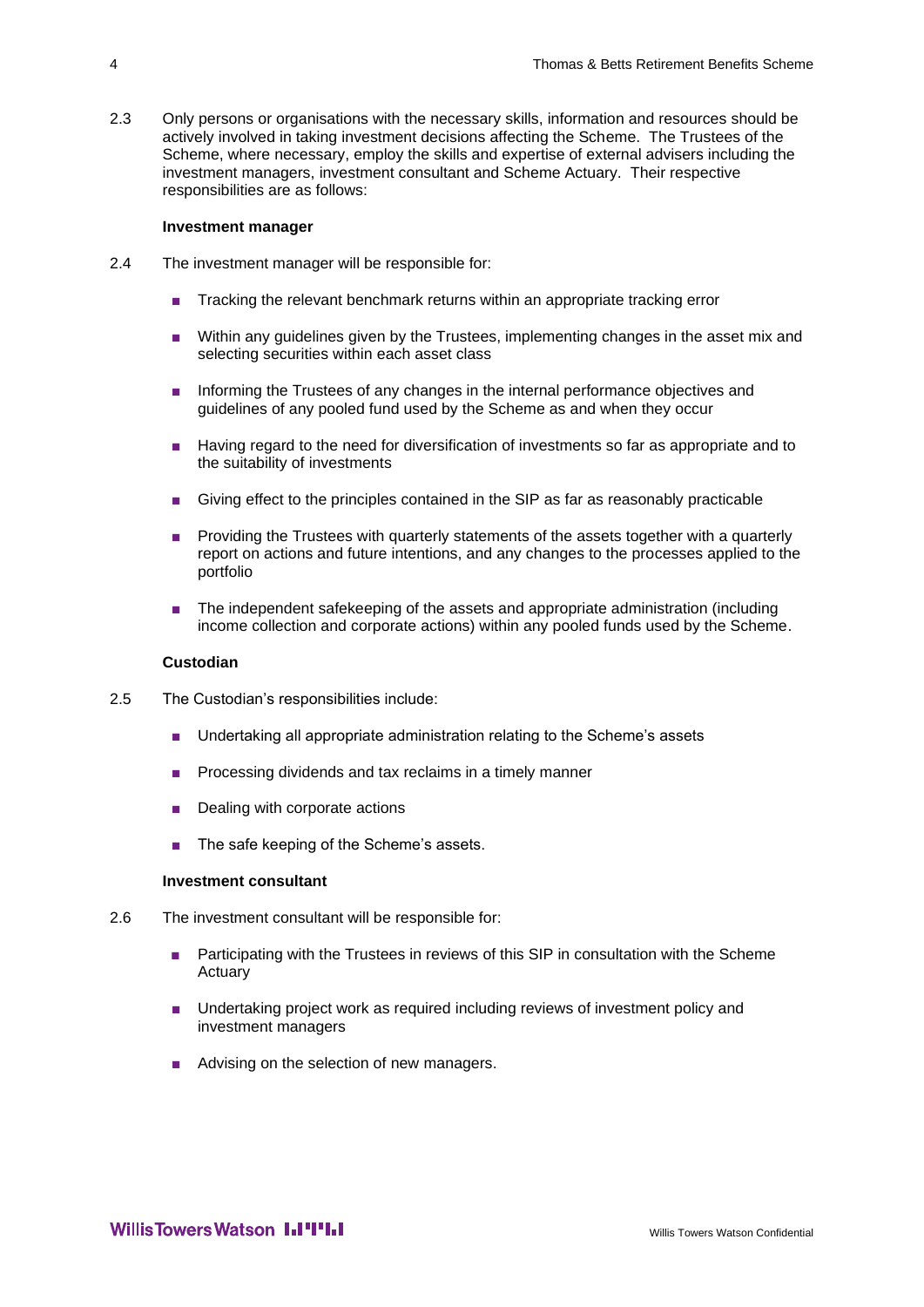#### **Scheme Actuary**

- 2.7 The Scheme Actuary will be responsible for:
	- Liaising with the investment consultant on the suitability of the Scheme's investment strategy given the financial characteristics of the Scheme
	- Assessing the funding position of the Scheme and advising on the appropriate response to any shortfall
	- Performing the triennial (or more frequently as required) valuations and advising on the appropriate contribution levels.
- 2.8 The Trustees agree with the Myners Review Principle of separate completion for actuarial and investment consulting contracts. They believe, however, that the importance of considering investment strategies in conjunction with the potential interaction with the liabilities of the Scheme makes it beneficial for the Trustees to take actuarial and investment advice from within the same organisation. In addition, the Trustees confirm that they are content with the capabilities of both.
- 2.9 The Trustees do not receive any additional remuneration for their role as Trustees.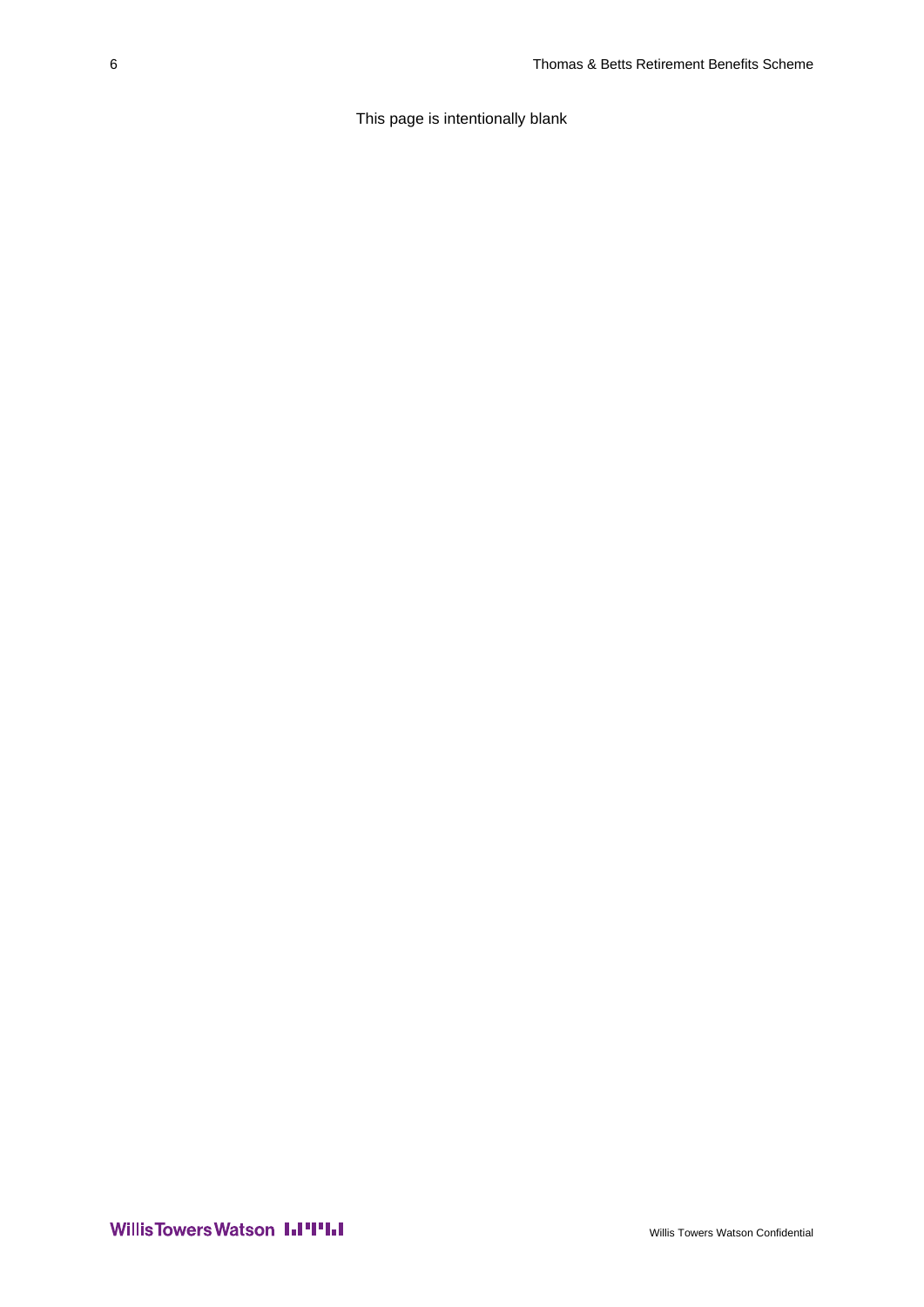### Section 3: Objectives of the Scheme

- 3.1 The general investment objectives of the Scheme are:
	- To maintain a suitably diversified portfolio of secure assets of appropriate liquidity that will generate income and capital growth to meet the cost of current benefits which the Scheme provides as set out in the trust deed and rules
	- To limit the risk of the assets failing to meet the liabilities over the long-term and in relation to the Scheme's funding level in the shorter term
	- To control the long-term costs of the Scheme by maximising the return on the assets whilst having regard to the objectives shown above.
- 3.2 These investment objectives of the Scheme are not framed relative to the performance of other pension funds or market indices.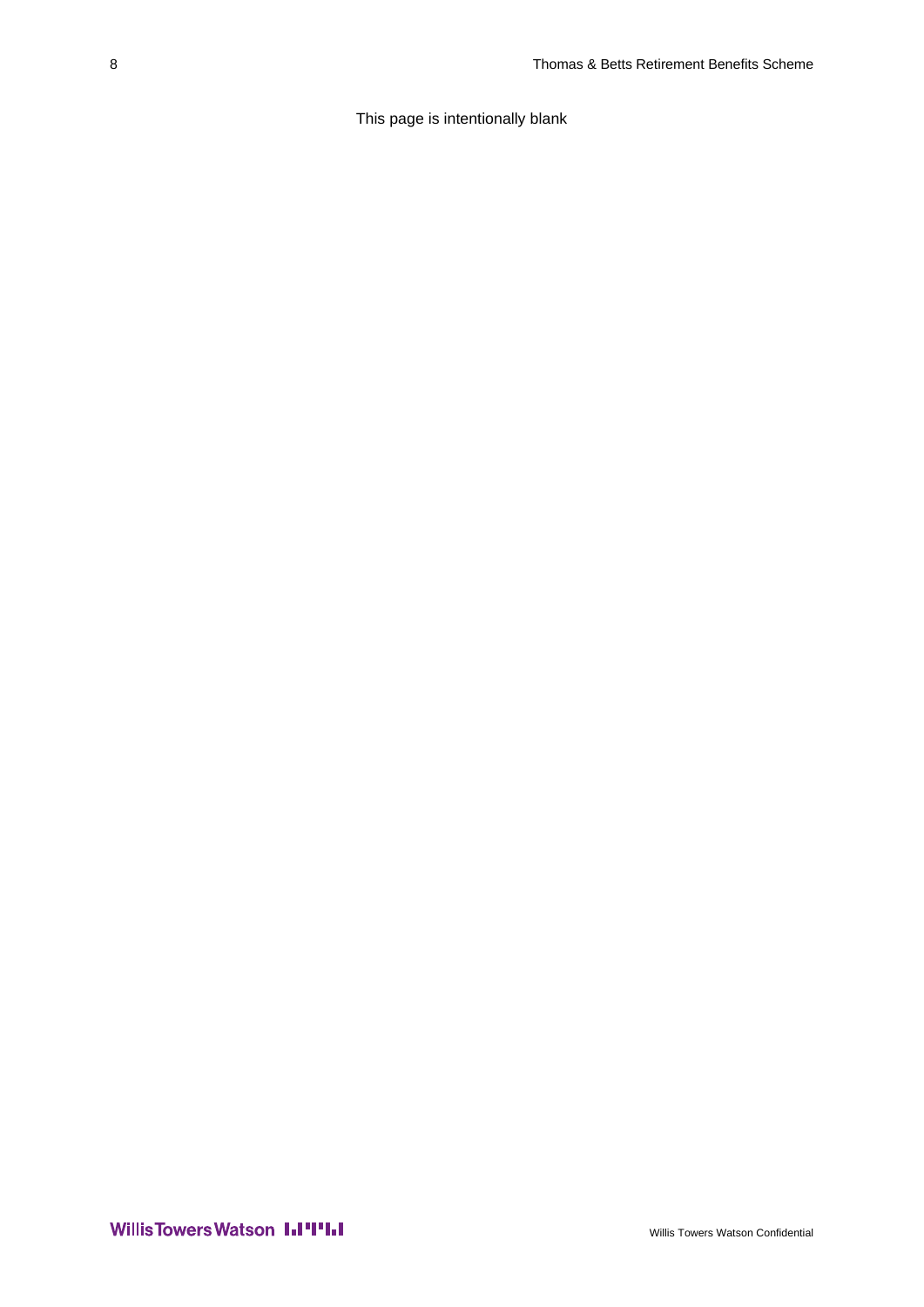### Section 4: Strategic Asset Allocation

- 4.1 The strategic asset allocation is driven by the financial characteristics of the Scheme; in particular, the Scheme's liabilities and the risk tolerance of the Trustees and the participating employers.
- 4.2 The Trustees seek to achieve the Scheme's investment objectives through investing in a suitably diversified mix of real and fixed securities that match the nature, term and currency of the Scheme's liabilities. By investing in matching assets, the Trustees aim to protect the funding level of the Scheme against market fluctuations.
- 4.3 The Trustees have considered a full range of investment opportunities and asset classes available to the Scheme.

#### **Asset ranges**

4.4 The Scheme may hold funds in the following asset classes and will normally within the specified limits:-

| <b>Overall fund allocation</b> | <b>Central</b><br>benchmark<br>$\frac{0}{0}$ | <b>Control range</b><br>%<br>$+/-$ | <b>Fund name</b>                                  |
|--------------------------------|----------------------------------------------|------------------------------------|---------------------------------------------------|
| Corporate bonds                | 20                                           | $+/- 2.00$                         | AAA-AA-A Corporate Bond<br>- Over 15 Year - Index |
| Index-linked gilts             | 27                                           | $+/- 3.00$                         | Over 5 Year Index-Linked Gilts Index              |
| Index-linked gilts             | 2                                            | $+/- 0.50$                         | 5 to 15 Year Index-Linked Gilts Index             |
| Fixed interest gilts           | 4                                            | $+/- 1.00$                         | Over 15 Year Gilts Index                          |
| Fixed interest gilts           | 47                                           | $+/- 3.00$                         | All Stocks Gilts Index                            |
| Total                          | 100                                          |                                    |                                                   |

- 4.5 The Trustees understand that the asset mix underlying this benchmark will change from time to time. The Trustees consider that an asset allocation policy for the Scheme which corresponds to this benchmark will ensure that the assets of the Scheme include suitable investments, that those assets are appropriately diversified and that there is a reasonable expectation of meeting the objectives in 3.1.
- 4.6 In forming the asset allocation shown above, the Trustees have had regard to the expected returns achieved over the next 10 years. The Trustees are mindful that returns over relatively short periods can differ substantially from the long term average but considers that the asset allocation shown can be reasonably expected to achieve the investment objective over the next 10 years.
- 4.7 Asset categories not included here may only be used following a revision of these restrictions, which specifically permits their inclusion.
- 4.8 The Trustees may not borrow money or otherwise leverage the portfolio.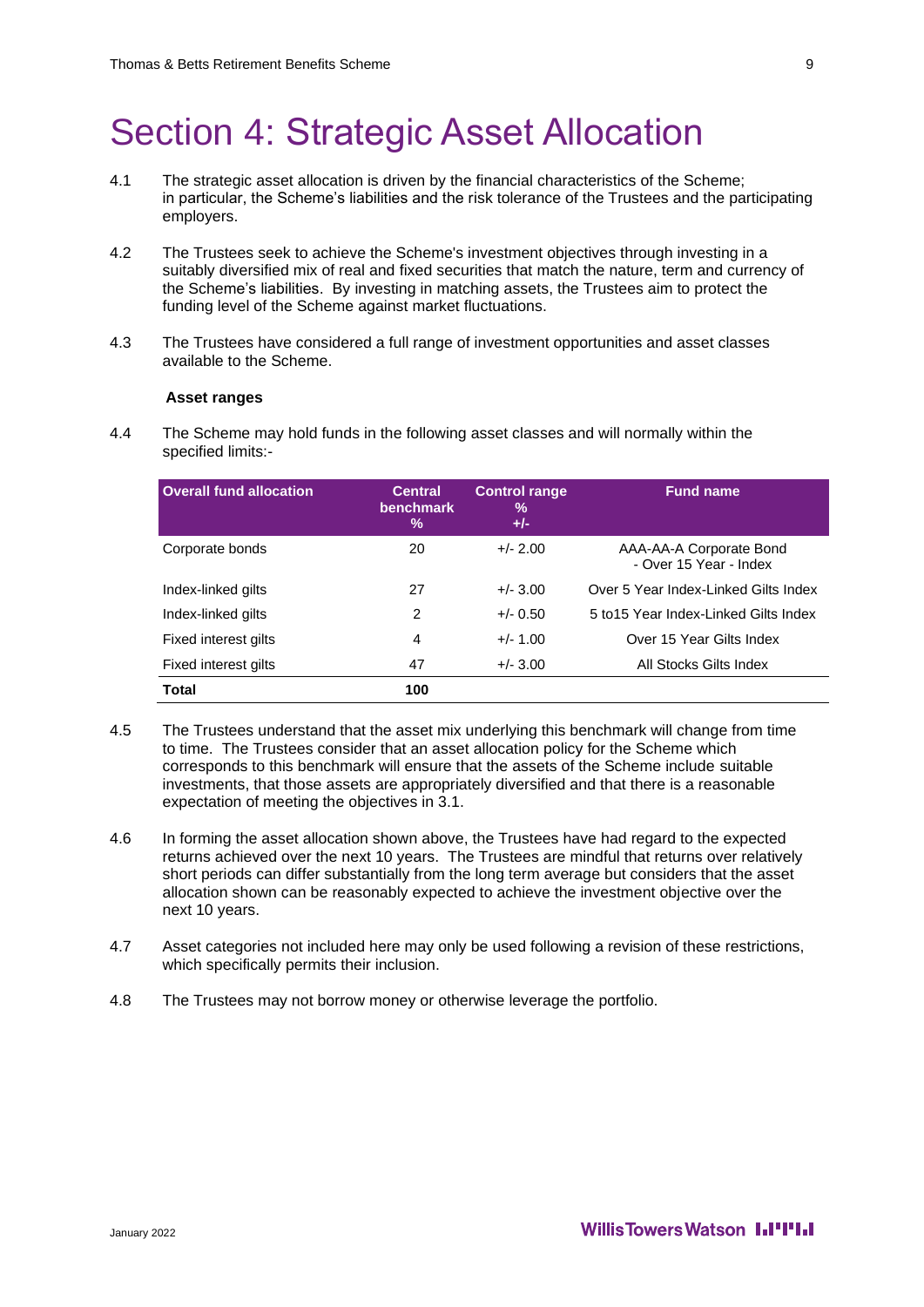4.9 Divergence from the asset allocation benchmark is permitted by the investment managers and the Trustees will review such divergence from time to time to ensure that the asset allocation remains suitable for the Scheme, whilst allowing the investment managers to seek outperformance of the benchmark.

#### **Asset class assumptions**

- 4.10 The Trustees expect, over the long term, that the returns achieved by equity assets will exceed those from bonds and cash. The Trustees also recognise the greater volatility and investment risk associated with return seeking assets. As a result, the Trustees have removed the Scheme's exposure to equities and invested in assets which match the liabilities and reduce the volatility of the funding level of the Scheme. The Trustees believe that the level of risk and expected returns within their investment strategy is within the tolerance limits of both the Scheme and the employer.
- 4.11 In normal market conditions, the Trustees expect the 10 year median return on bond investments to be in the range 1%-2% per annum in nominal terms. The Trustees accept that over short timescales, the actual returns could be very different from these long term expectations.

#### **Diversification**

4.12 The choice of benchmark and the ranges specified in 4.4 above are designed to ensure that the Scheme's investments are adequately diversified. As the Scheme invests via index tracking pooled funds, it invests in a broad range of holdings within each asset class. As these are pooled funds, the Trustees are not able to influence any specific holdings within the funds. However, they can control the allocation to that asset class. The issue of adequate diversification will feature in the selection criteria for new managers and the monitoring process for ongoing managers.

#### **Suitability**

4.13 The Trustees have taken advice from the Scheme Actuary and the investment consultant to ensure that the benchmark and the ranges specified above are suitable for the Scheme given its liability profile.

#### **Liquidity**

4.14 The Trustees, together with the Scheme's administrators, will ensure that they hold sufficient cash to meet the likely benefit outgo from time to time. The Trustees' policy is that there should be sufficient investments in liquid or readily realisable assets to meet unexpected cashflow requirements in the majority of foreseeable circumstances so that realisation of assets will not disrupt the Scheme's overall investment policy where possible.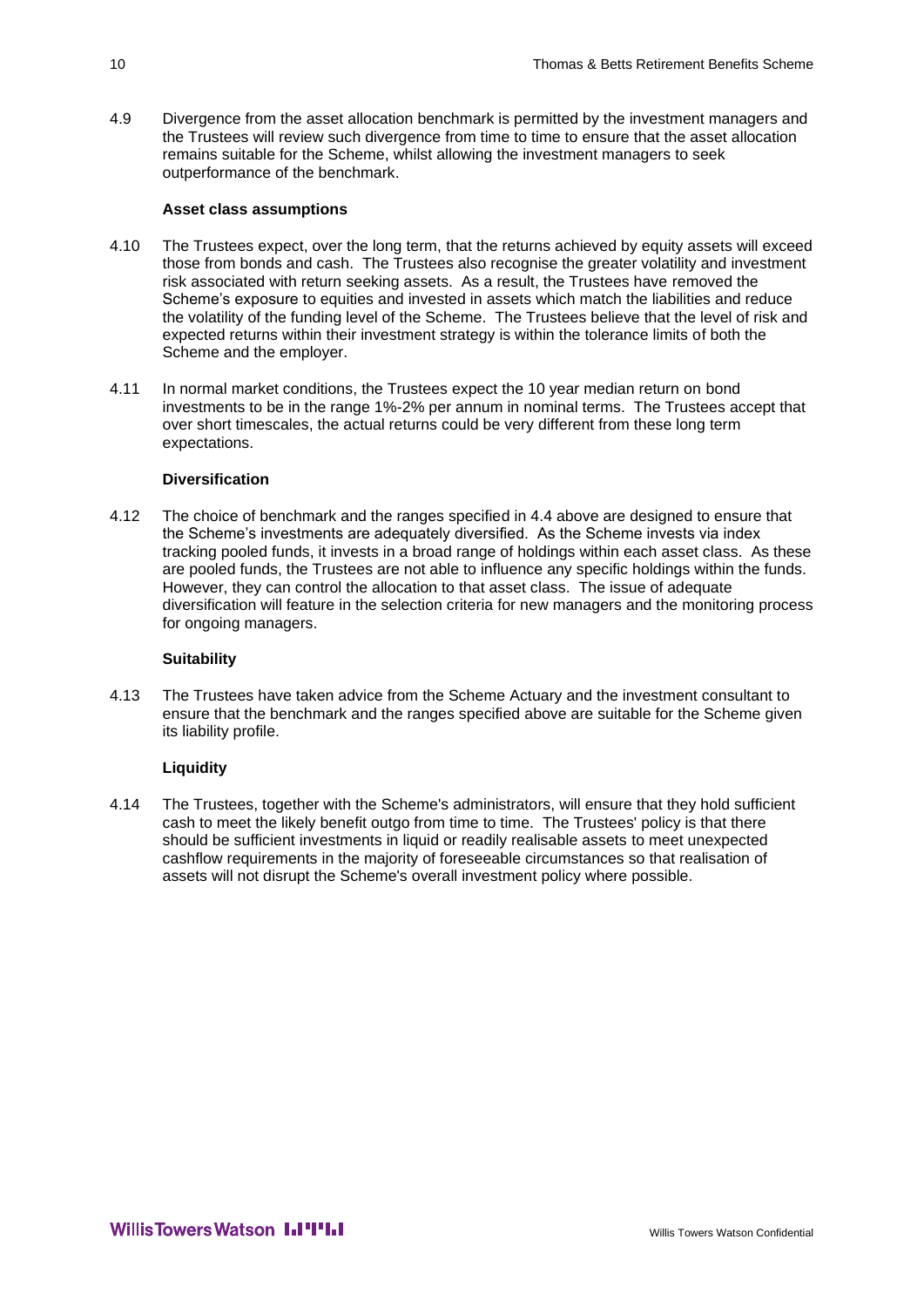### Section 5: Manager structure

#### **Manager Structure**

- 5.1 The Trustees have considered the use of both passive and active investment management when reviewing the Scheme's strategy. The resultant allocation to passive management is formed following consideration of the efficiency, liquidity and level of transaction costs likely to prevail within each market as well as the impact of the investment manager fees on future expected returns net of fees.
- 5.2 The Trustees have an insurance contract with Legal & General Assurance (Pensions Management) Limited (L&G) which invests in a range of funds managed passively by Legal & General Investment Management in line with the Scheme's benchmark outlined in 4.4.
- 5.3 AVCs are invested with Utmost Life & Pensions.

#### **Performance Objectives**

- 5.4 Whilst the Trustees are not involved in the investment manager's day to day method of operation and therefore cannot directly influence attainment of the performance target, they will assess performance and review L&G's appointment on a regular basis. The funds in which the assets are invested have a set of measurable objectives which are consistent with the achievement of the Scheme's longer term objectives, and are as follows:
	- To maintain the Scheme's asset distribution close to the benchmark and within the ranges set out in Appendix A
	- To track the total return of the relevant market index, within the specified tolerances, for each index fund in which the Scheme invests.
- 5.5 The manager should achieve the objectives in the majority of periods under consideration. It is not expected that the manager will achieve this target in every period. However, the manager should demonstrate that the skill that they exercise on the portfolio is consistent with this target given the levels of risks adopted.
- 5.6 Details of the current investment manager objectives and targets are included in Appendix A.

#### **Manager Monitoring**

- 5.7 The Trustees hold regular meetings with the investment managers to satisfy themselves that the fund managers continue to carry out their work competently and have the appropriate knowledge and experience to manage the investments of the Scheme.
- 5.8 The manager will be provided with a copy of this SIP and the Trustees will monitor the extent to which the manager gives effect to the policies set out in it.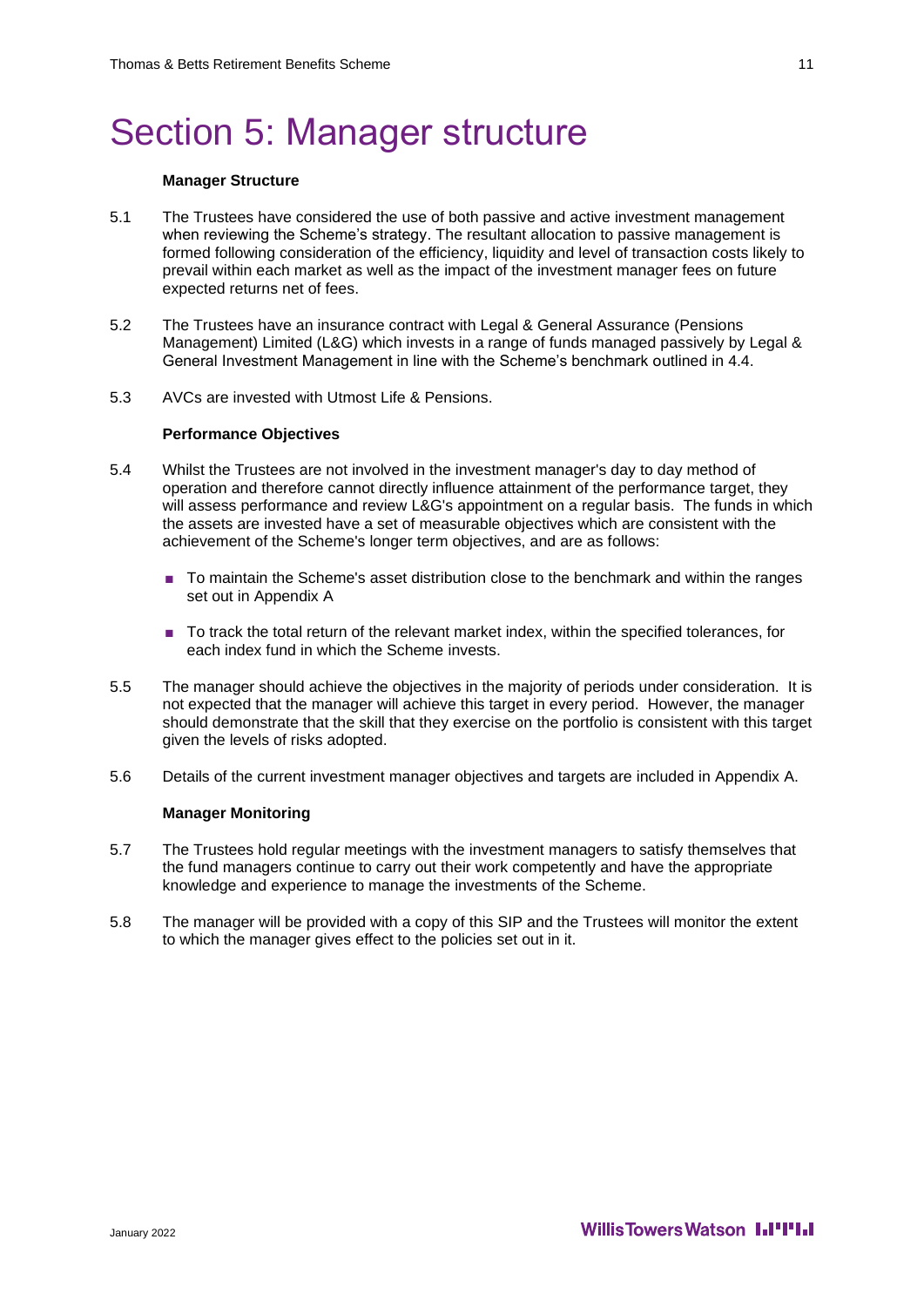#### **Selection Criteria**

5.9 The Trustees have identified the criteria by which managers should be selected (or deselected). These are included in Appendix B.

#### **Fees payable to advisors and investment managers**

- 5.10 The investment managers are paid ad valorem fees based on the value of the assets under management, for a given scope of services which includes consideration of long-term factors and engagement. This is in line with normal market practice. The investment consultant is remunerated through a combination of time based fees and fixed fees for specific projects.
- 5.11 All fee arrangements have been determined by reference to common practice in relation to the nature of the work involved.
- 5.12 The Trustees review the costs incurred in managing the Scheme's assets regularly, which includes the costs associated with portfolio turnover. In assessing the appropriateness of the portfolio turnover costs at an individual manager level, the Trustees will have regard to the actual portfolio turnover and how this compares with the expected turnover range for that mandate.

#### **Alignment with the Trustees' policies**

- 5.13 Alignment between a manager's management of the Scheme's assets and the Trustees' policies and objectives are a fundamental part of the appointment process of a new manager. Before investing, the Trustees will seek to understand the manager's approach to sustainable investment (including engagement). When investing in a pooled investment vehicle, the Trustees will ensure the investment objectives and guidelines of the vehicle are consistent with their own objectives. Where segregated mandates are used, the Trustees will use their discretion, where appropriate, to set explicit guidelines within the Investment Management Agreement.
- 5.14 To maintain alignment, managers are provided with the most recent version of the Scheme's Statement of Investment Principles on an annual basis and are required to explicitly confirm that the Scheme's assets are managed in line with the Trustees' policies as outlined in that statement.
- 5.15 Should the Trustees' monitoring process reveal that a manager's portfolio is not aligned with the Trustees' policies, the Trustees will engage with the manager further to encourage alignment. This monitoring process includes specific consideration of the sustainable investment/ESG characteristics of the portfolio and managers' engagement activities. If, following engagement, it is the view of the Trustees that the degree of alignment remains unsatisfactory, the manager will be terminated and replaced.
- 5.16 For most of the Scheme's investments, the Trustees expect the investment managers to invest with a medium to long time horizon, and to use their engagement activity to drive improved performance over these periods.
- 5.17 The Trustees appoint their investment managers with an expectation of a long-term partnership, which encourages active ownership of the Scheme's assets. When assessing a manager's performance, the focus is on longer-term outcomes, and the Trustees would not expect to terminate a manager's appointment based purely on short term performance. However, a manager's appointment could be terminated within a shorter timeframe due to other factors such as a significant change in business structure or the investment team.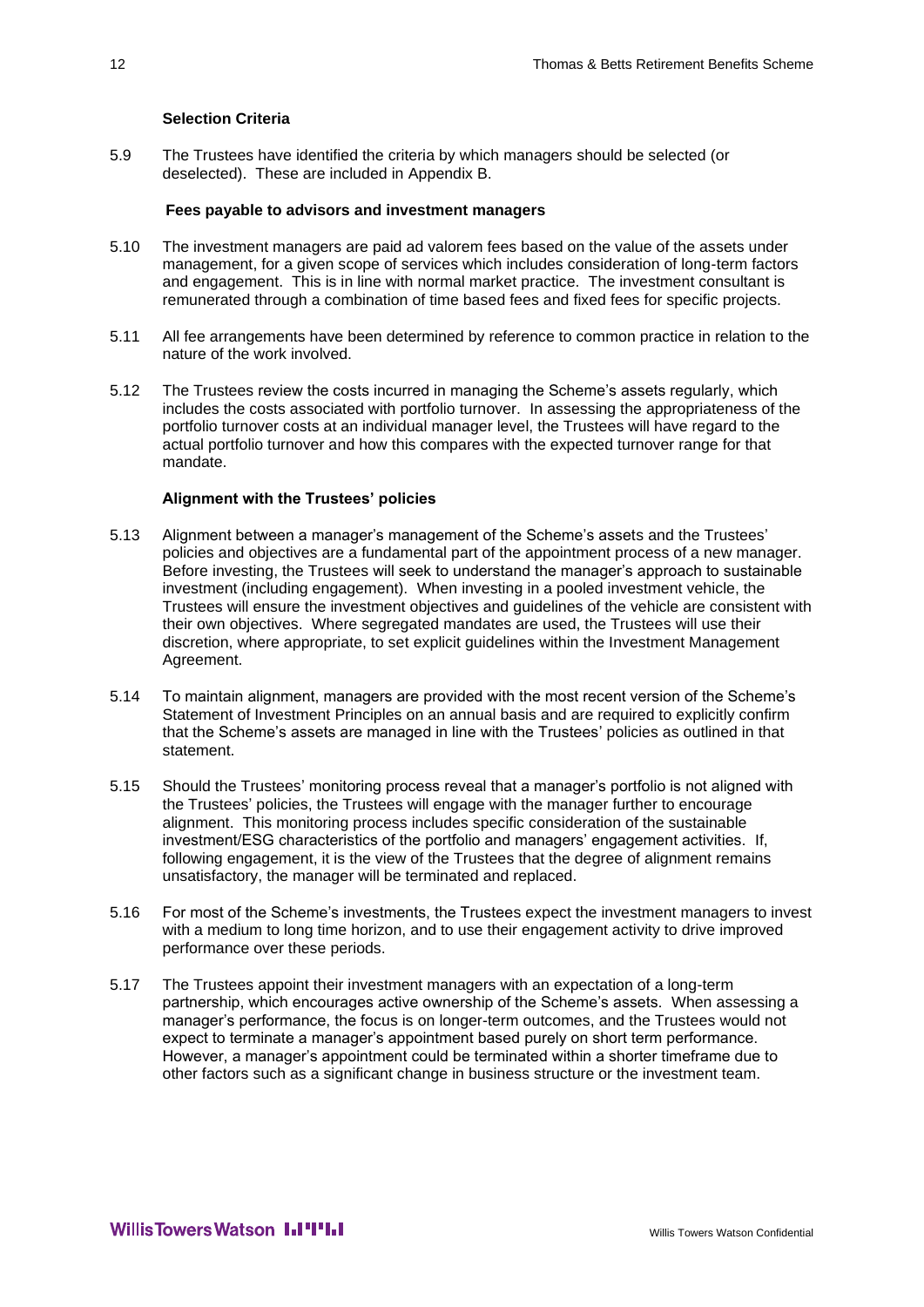## Section 6: Corporate Governance and SRI

#### **Social, environmental and ethical issues**

- 6.1 The Trustees take account of all financially material risks and opportunities in consultation with their advisers. All risks and opportunities are considered for materiality and impact within a risk management framework, which takes account of members' investment time horizons and objectives. The Trustees' time horizon reflects the time horizon of the employer's business and the Scheme's maturing liability profile. The Trustees consider sustainable investment factors, such as (but not limited to) those arising from Environmental, Social and Governance (ESG) considerations, including climate change, in the context of this broader risk management framework.
- 6.2 The Trustees' policy is that day-to-day decisions relating to the investment of Scheme assets are left to the discretion of their investment managers. This includes consideration of all financially material factors, including ESG-related issues where relevant. The Trustees explore these issues with their managers to understand how they exercise these duties in practice and receive reports on how these issues are addressed with respect to relevant matters including capital structure of investee companies, actual and potential conflicts, other stakeholders and ESG impact of underlying holdings.
- 6.3 The Trustees' focus is explicitly on financially material considerations. The Trustees' policy at this time is not to take into account non-financially material considerations.

#### **Rights attaching to investments**

- 6.4 The Trustees believe that voting rights are an important part of overall shareholder value. They therefore believe that institutional shareholders should make considered use of their voting rights on all resolutions at annual and extraordinary general meetings held by UK companies.
- 6.5 The Trustees have delegated responsibility for voting to their investment managers, and wish them normally to exercise these votes in accordance with what the managers believe to be in the best financial interests of the Scheme. The Trustees receive quarterly reports from their investment managers which highlight the impact of key actions taken in exercising ownership rights and have the opportunity to discuss these issues further with their investment managers on at least an annual basis.
- 6.6 It is likely that the investment managers will generally be supportive of management proposals. If, however, a proposal conflicts with their policy, they should normally either vote against the resolution or abstain. In appropriate cases, however, they may wish to discuss the issues concerned with the company management.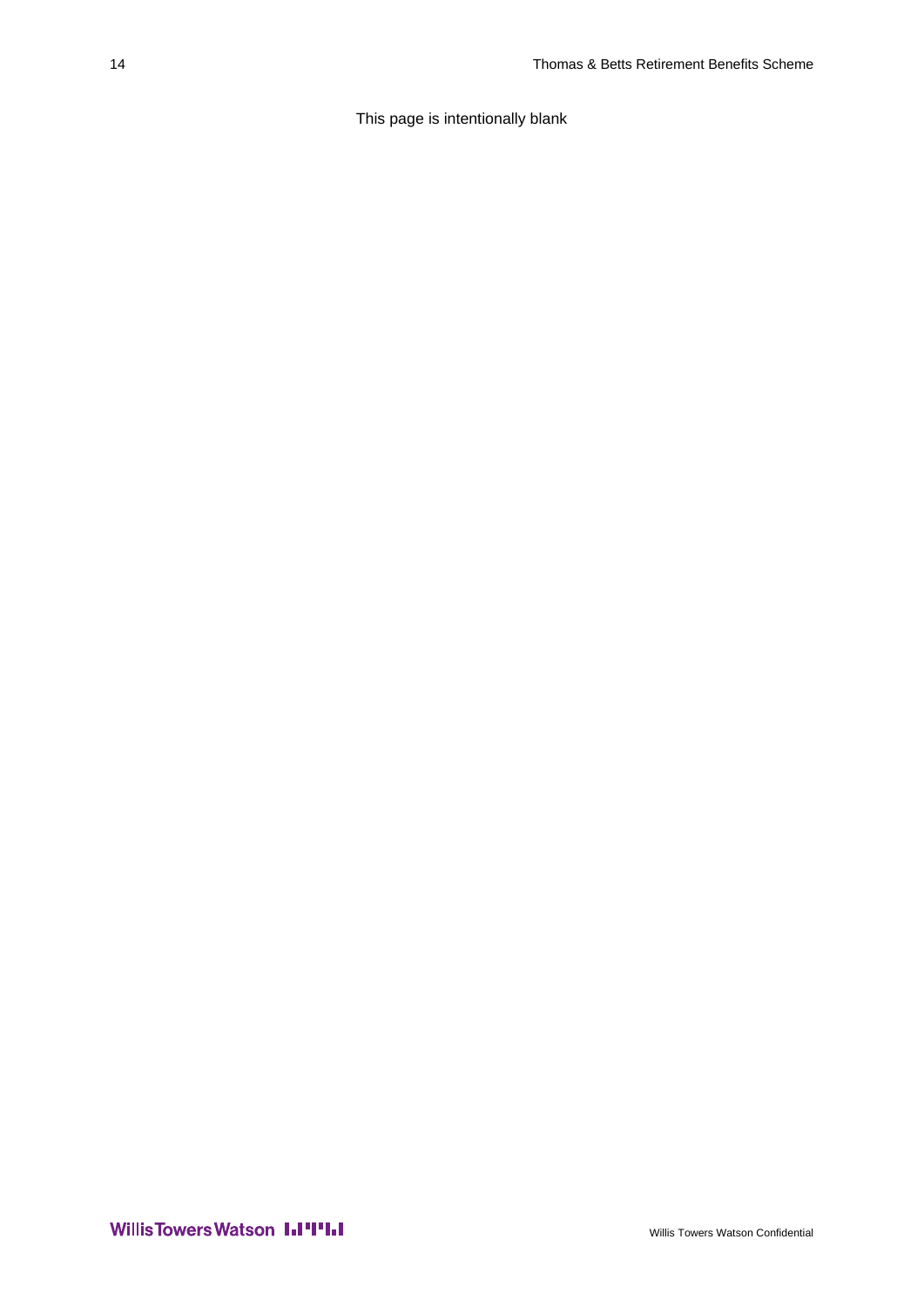# Section 7: Statement of Funding Principles

#### **Statement of Funding Principles**

- 7.1 The Pensions Act 2004 requires that the Trustees prepare a Statement of Funding Principles. The Trustees will produce this document, after obtaining advice from the Scheme Actuary, in conjunction with each actuarial valuation.
- 7.2 The Statement will cover the Scheme's statutory funding objective, the principles used in determining that objective, the policy for securing that it is met, and the process through which the Trustees and Company reach agreement on the contents of the statement.

#### **Statutory Funding Objectives**

7.3 The statutory funding objective is that the Scheme should have sufficient and appropriate assets to cover its technical provisions.

#### **Secondary Funding Objective**

- 7.4 The Trustees believe it is appropriate to ensure that the Scheme provides a substantial degree of security of benefits to address the risk that the sponsor of the Scheme may become insolvent at some point.
- 7.5 The Trustees are funding the Scheme with the intention that it should be possible after a number of years to secure discontinuance benefits from an insurance company. The Trustees and the Company have confirmed their intention to meet the full cost of securing the Scheme´s liabilities with an insurance company by 31 December 2025. This objective would be supported by additional contributions from the Company, as deemed to be appropriate from time to time.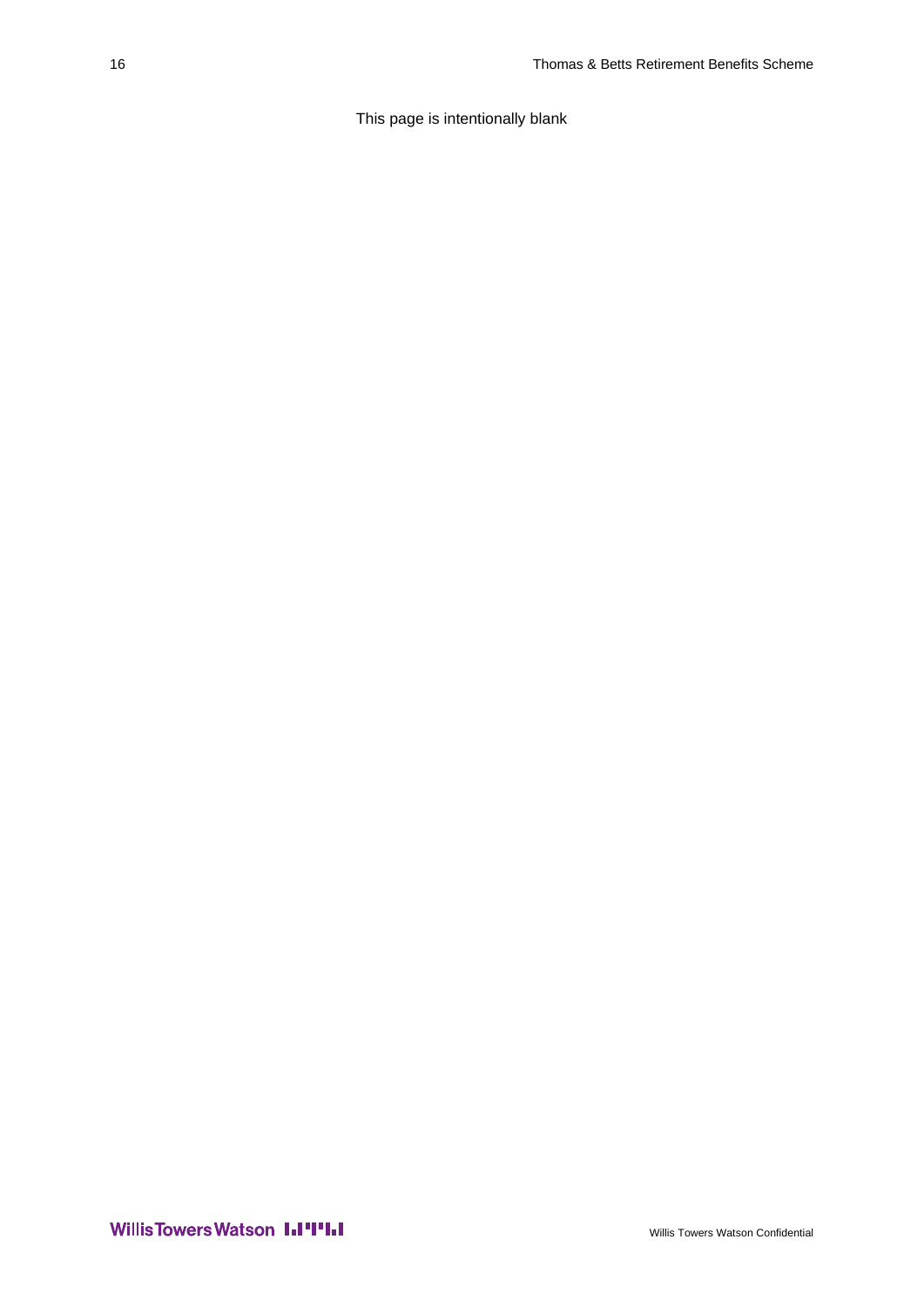### Section 8: Risk Management

- 8.1 The Trustees recognise a number of risks involved in the investment of the assets of the Scheme:
	- Solvency risk and mismatching risk:
		- ˗ are measured through a qualitative and quantitative assessment of the expected development of the liabilities relative to the current and alternative investment policies
		- are managed through assessing the progress of the actual growth of the liabilities relative to the selected investment policy.
	- Manager risk:
		- is measured by the expected deviation of the prospective risk and return, as set out in the managers' objectives, relative to the investment policy
		- is managed by the selection of a passive manager and by monitoring the actual deviation of returns relative to the objective and factors supporting the manager's investment process.
	- Liquidity risk:
		- is measured by the level of cash flow required by the Scheme over a specified period
		- is managed by the Scheme's administrators assessing the level of cash held in order to limit the impact of the cash flow requirements on the investment policy.
	- Political risk:
		- is measured by the level of concentration of any one market leading to the risk of an adverse influence on investment values arising from political intervention
		- ˗ is managed by regular reviews of the actual investments relative to policy and through regular assessment of the levels of diversification within the existing policy.
	- Sponsor risk:
		- ˗ is measured by the level of ability and willingness of the sponsor to support the continuation of the Scheme and to make good any current or future deficit
		- is managed by assessing the interaction between the Scheme and the sponsor's business, as measured by a number of factors, including the creditworthiness of the sponsor and the size of the pension liability relative to a number of metrics reflecting the financial strength of the sponsor.
	- Currency risk:
		- ˗ is measured by the level of overseas investment and the translation effect of currencies leading to the risk of an adverse influence on investment values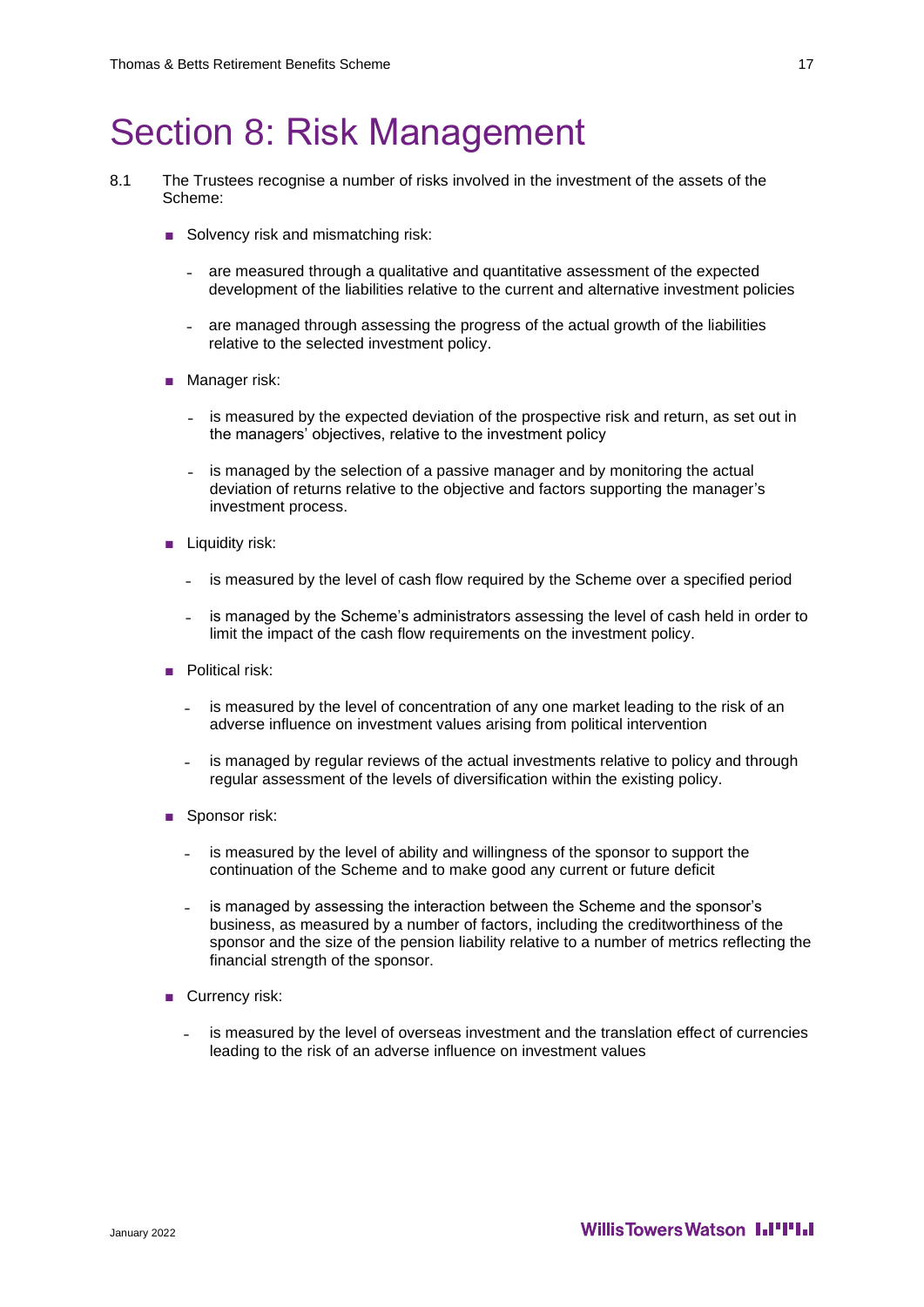- is managed by reducing the translation risk of investing overseas by hedging a proportion of the overseas investments' currency translation risk for those overseas currencies that can be hedged efficiently.
- Sustainability and Corporate Governance risk:
	- are measured by the level of concentration in individual stocks leading to the risk of an adverse impact of investment values arising from corporate failure
	- are managed by regular reviews of stock concentration and discussion with the investment manager about sustainability risks.
- 8.2 These measures do not render the investment policy free of risk. Rather, the measures endeavour to balance the need for risk control and the need for assets which are likely to achieve the required performance target.
- 8.3 The Trustees continue to monitor these risks.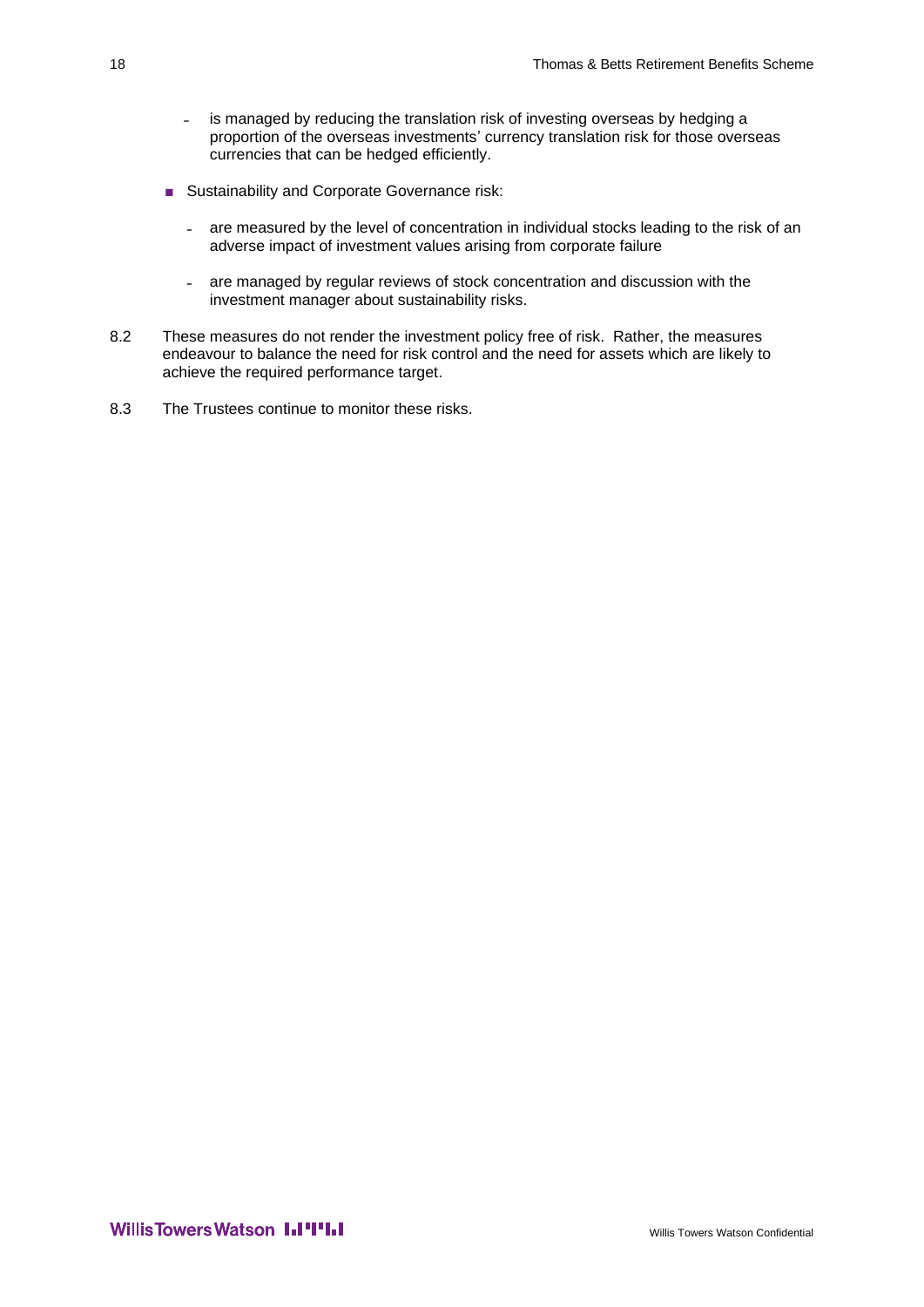### Appendix A: Investment Manager **Arrangements**

**The performance objectives set are as outlined in the following tables:** 

| <b>Overall fund allocation</b> | <b>Central</b><br>benchmark<br>$\frac{0}{0}$ | <b>Control range</b><br>%<br>$+/-$ | <b>Fund name</b>                                  |
|--------------------------------|----------------------------------------------|------------------------------------|---------------------------------------------------|
| Corporate bonds                | 20                                           | $+/- 2.00$                         | AAA-AA-A Corporate Bond<br>- Over 15 Year - Index |
| Index-linked gilts             | 27                                           | $+/- 3.00$                         | Over 5 Year Index-Linked Gilts Index              |
| Index-linked gilts             | 2                                            | $+/- 0.50$                         | 5 to 15 Year Index-Linked Gilts Index             |
| Fixed interest gilts           | 4                                            | $+/- 1.00$                         | Over 15 Year Gilts Index                          |
| Fixed interest gilts           | 47                                           | $+/- 3.00$                         | All Stocks Gilts Index                            |
| <b>Total</b>                   | 100                                          |                                    |                                                   |

L&G is instructed to apply investment/disinvestment of monies to maintain the Scheme's asset allocation distribution as close as possible to the benchmark. Also, rebalancing will occur on any breach of the above ranges.

| <b>Asset Class</b>                            | <b>Tracking Tolerance</b>         |
|-----------------------------------------------|-----------------------------------|
| AAA-AA-A Corporate Bonds - Over 15 Year Index | $+/-$ 0.50% pa two years in three |
| Over 5 Year Index Linked Gilts                | $+/-$ 0.25% pa two years in three |
| 5 to 15 Year Index-Linked Gilts Index         | $+/-$ 0.25% pa two years in three |
| Over 15 Year Gilts                            | $+/-$ 0.25% pa two years in three |
| All Stocks Gilts                              | $+/-$ 0.25% pa two years in three |